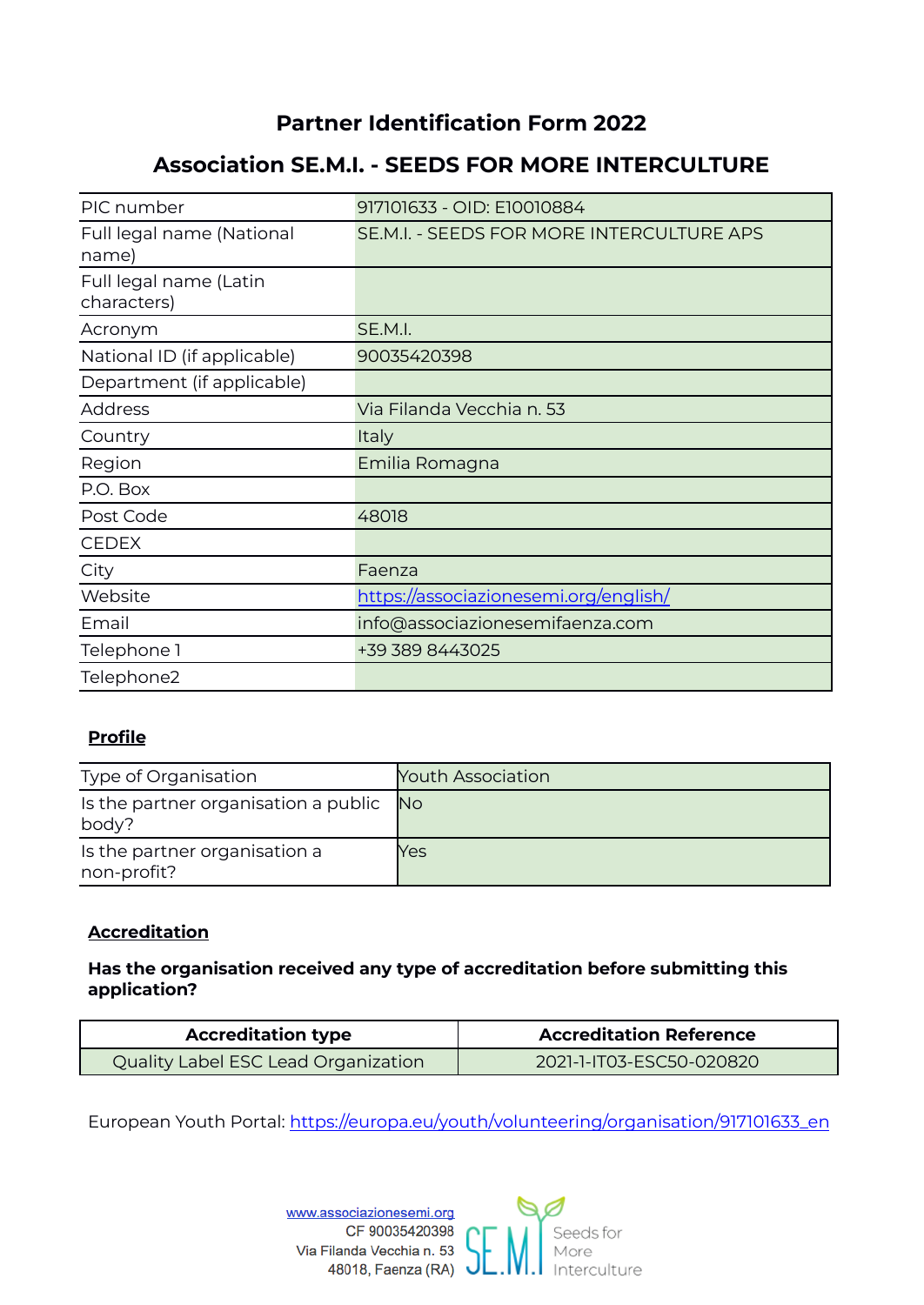### **Background and Experience**

#### **Please briefly present the partner organisation.**

'SE.M.I. – Seeds for More Interculture APS' is a youth association funded in 2016 and based in Faenza (RA), Italy.

Stating that we are all equal in creativity, SE.M.I. aims to provide youngsters with the possibility to live in a rich intercultural and creative environment where to exchange opinions and develop new ideas. We want to create a strong and creative international society in Faenza that takes initiatives and share its ideas and opinion without any borders and discrimination. We strongly believe that through active social participation and creativity could be achieved the improvement of any society and the well-being, welfare of its people.

In order to reach these goals the association organizes local and international, cultural and intercultural activities in the area of Faenza, with a focus on creativity, intercultural dialogue, self-development and communication.

We believe that creativity can be applied to every aspect of life and that it can channel diversity into human brotherhood by establishing a common ground through different people and cultures. Similarly, language can be a powerful mean to positive communication instead of a barrier.

Our target groups are young people between 14 and 30 years old, and youth workers of any age. We work with high schools, we cooperate with other associations on the territory in order to promote youth mobility opportunities among young people in the area of Faenza (Ravenna).

Our regular activities are school trips (especially abroad) organized for local highschools; international volunteering; international internships; summer camps; school workshops; training for youth workers.

#### **What are the activities and experience of the organisation?**

European volunteering.

SE.M.I. is the first EVS accredited association in Faenza (RA) and we have organized the sending of the first EVS volunteer abroad from Faenza.

After this positive experience, we continued working with international partners to keep sending volunteers abroad (in Greece, Portugal, Netherlands, Turkey), but we also got a coordinating and hosting EVS accreditation.

Since 2018 SE.M.I. hosts its own ESC long term projects ''I, Creative, International'' 2018-2019 (2018-1-IT03-KA125-013073), ''Equal in Creativity'' 2019-2020 (2019-1IT03-ESC11-015558) and ''Creative Solidarity'' 2020-2021 (2020-2-IT03-ESC11-018706). Besides hosting volunteers, In 2018/2019 we coordinated a project for our Stakeholder PiGreco, in 2019/2020 we coordinated two projects for our stakeholders PiGreco and Coop. Libra.

Erasmus+ mobilities for youth.

In 2017, we implemented a Youth Exchange about creativity and inclusion and every year we send participants to international youth exchanges and trainings abroad.

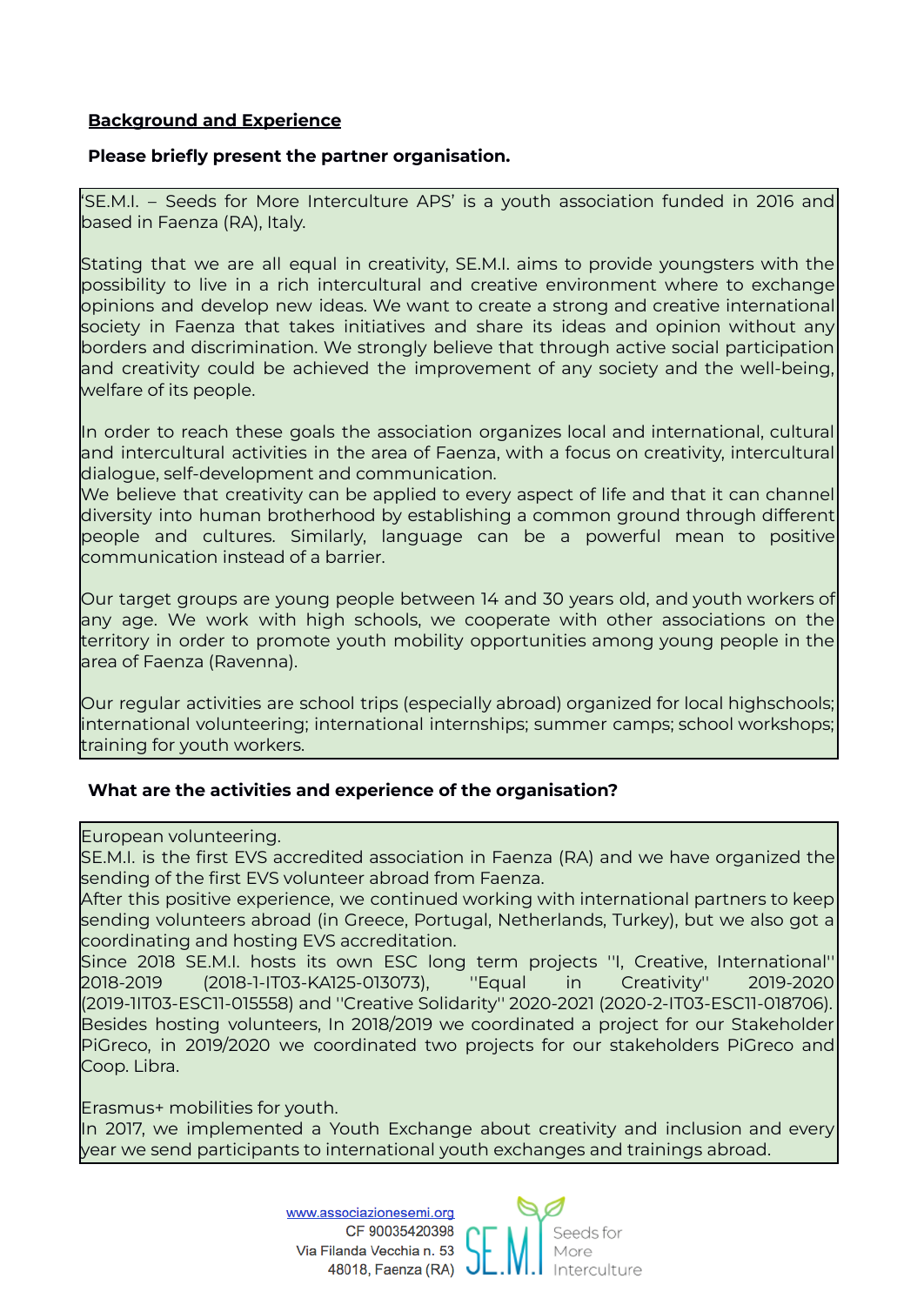The summer of 2021 we implemented two European Mobility Projects for youth. The first one was a Training Course, ''Quality label for ESC volunteering'' (2019-3-IT03-KA105-017033) implemented in July 2021, the second one, the youth exchange ''More Bridges, Less Walls'' (2020-1-IT03-KA105-017868) was implemented in August.

Traineeships.

- In 2019 we started working with the program "Galeuropa", hosting trainees sent by our Galician partner.

Local activities.

Our activities are held with a non formal education approach, to develop European citizenship and intercultural dialogue:

Organization of school trips (involving international associations in the hosting locations);

- Organization of summer camps for youth workers;

- Cooperation with Progetto Policoro in the development of CV workshops for schools; - Cooperation with PiGreco in organizing courses with underaged asylum seekers;

- Organization of linguistic events to promote the use of foreign languages in our community;

- Organization of cultural events.

We work closely with these local stakeholders:

- PiGreco Apprendimento (a study support center that shares the office with us);

- A Mani Libere (association that supports kids with autism and intellectual disabilities and their families);

- ANSI Emilia Romagna (Associazione nazionale scuola italiana);

- Progetto Policoro (Supporting youngsters in entering the world of work);

- Coop. Librazione (managing 5 youth information centers in Emilia Romagna region, including Faenza's);

- Istituto Tecnico Oriani (technical high school).

#### **What are the skills and expertise of key staff/persons involved in this application?**

The staff members of SE.M.I. are passionate about intercultural dialogue, experienced communicators in Italian, English, Spanish, French and Lithuanian, who strongly believe that diversity is a value.

SE.M.I.'s staff work as a team, sharing knowledge and good practices when gained individually, constantly improving their skills as youth workers.

They have the habit of listening attentively and openly expressing ideas, resolving differences of opinion with an open minded approach based on the awareness of diversity and respect towards the person.

Elisa Emiliani. She's responsible for the international projects in the association, has been a EVS volunteer herself in 2015/2016, doing her volunteering activities in a youth information center.

She participated in the Training Course SOHO for EVS mentoring and in TOF (Training of Facilitators). In 2017 and 2018 she was Job-shadowing in Lisbon in order to learn how to efficiently implement Erasmus+ projects and work as a trainer. She has experience in

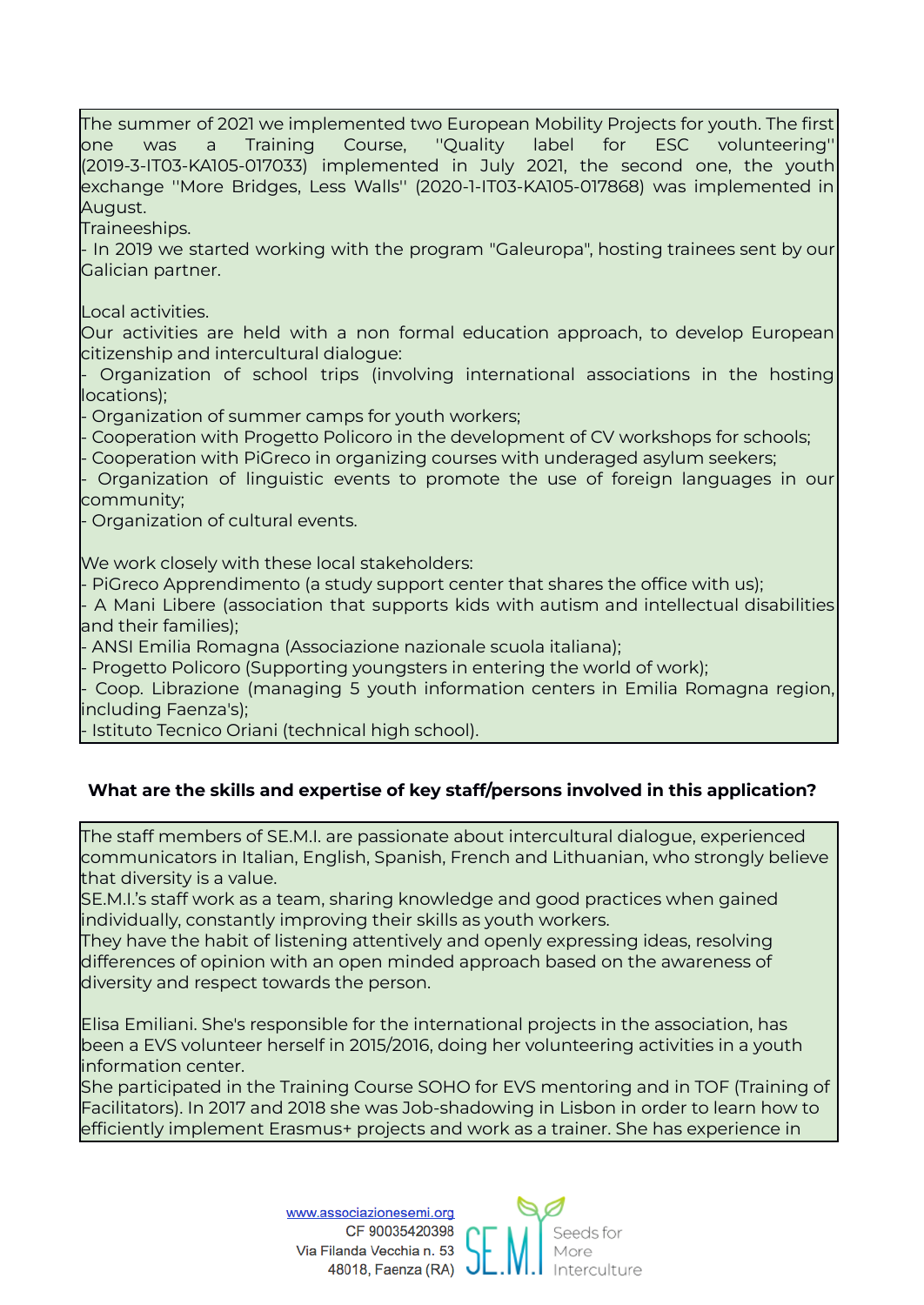managing Erasmus+ KA1 and KA2 and Interreg Europe projects. She speaks Italian, English and Spanish.

Ina Sasnauskaite. After doing her EVS in Faenza (in 2017/2018) she started to work with SE.M.I. at international projects. With a degree in marketing and a creative mind, she covers both administrative and coordination tasks. She attended a SOHO training for ESV mentors and participated in various international projects. She speaks Lithuanian, English, Italian.

Danai Nakou. With a degree in Italian literature, she decided to stay in Faenza and cooperate with SE.M.I. after finishing her ESC project. She is now working as project manager with the programs ESC (local solidarity) and Erasmus+ (youth exchanges and training courses). She speaks Greek, English, Italian.

Martino Neri. Board member of the association, he has a masters degree in fine arts (painting). For the association, he manages art projects.

International/ESC Team: - Elisa Emiliani, project manager - Ina Sasnauskaite, mentor - Danai Nakou, mentor - Martino Neri, logistics

#### **Legal Representative**

| Gender            | Female                          |
|-------------------|---------------------------------|
| <b>First Name</b> | Elisa                           |
| Family Name       | Emiliani                        |
| Department        |                                 |
| Position          | President                       |
| Email             | info@associazionesemifaenza.com |
| Telephone 1       | +39 3898443025                  |

## **Contact person for the project**

| Name and surname | Danai Nakoul          |  |
|------------------|-----------------------|--|
| Fmail            | danae.nakou@gmail.com |  |
| Telephone number | +39 371 464 6245      |  |

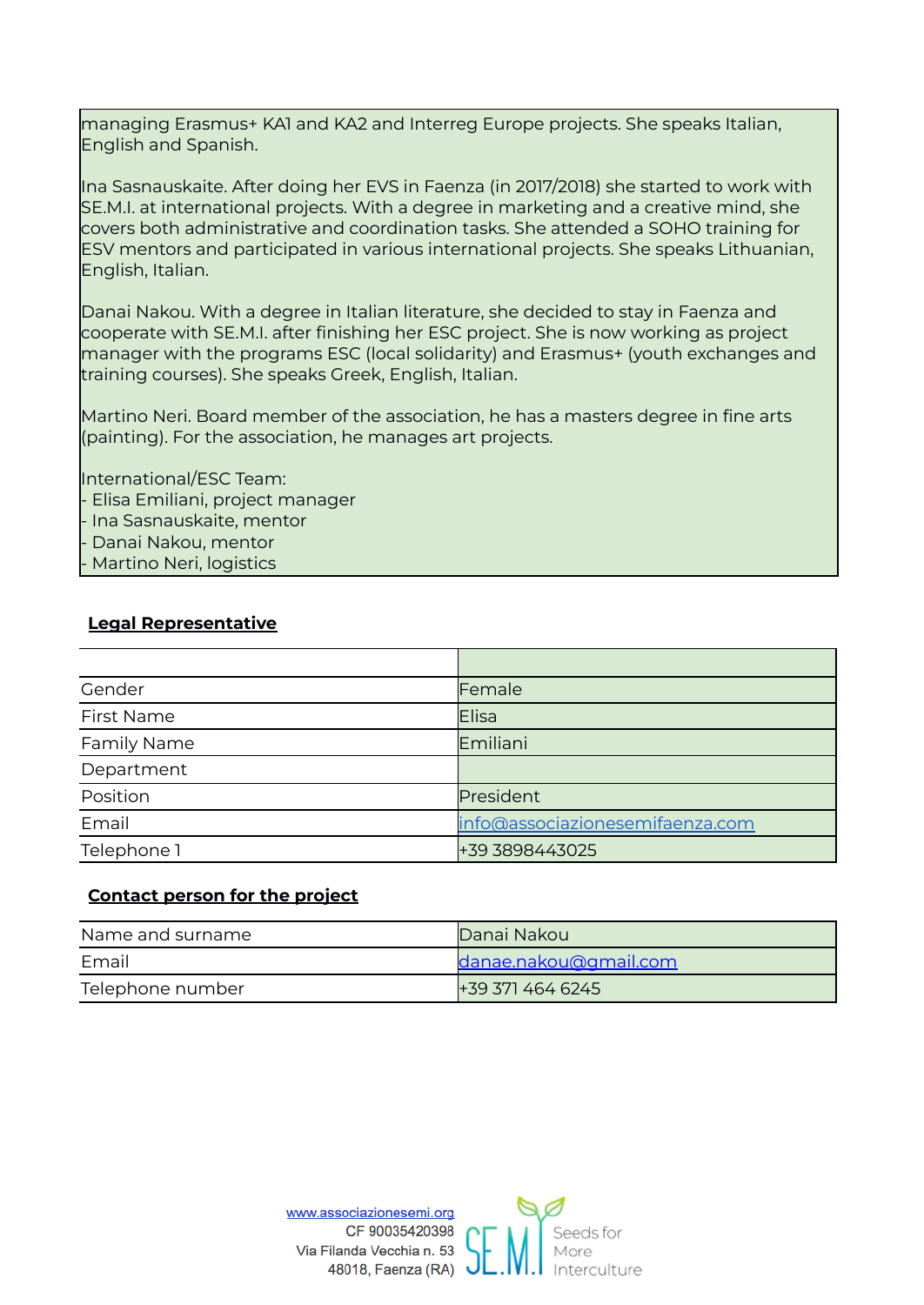## **Projects**

| <b>EU Program</b>                             | Year | <b>Identification</b>        | <b>Title</b>                                 | <b>Applicant</b>    |
|-----------------------------------------------|------|------------------------------|----------------------------------------------|---------------------|
| Erasmus+ KA1<br>Youth<br>Exchange             | 2017 | 2017-1-IT03-KA105-010<br>651 | We are all equal in<br>creativity            | SE.M.I.             |
| Erasmus+ KAI<br>Job shadowing                 | 2017 | 2017-3-IT03-KA105-<br>012146 | Europe makers:<br>facilitating youth         | SE.M.I.             |
| Erasmus+ KA1<br><b>EVS</b>                    | 2017 | 2017-3-EL02-KA105-00<br>3488 | Volunteers for<br>society                    | You In<br>Europe    |
| Erasmus+ KAI<br>International<br>volunteering | 2018 | 2018-1-IT03-KA125-013<br>057 | Learning by<br>Teaching                      | SE.M.I.             |
| Erasmus+ KA1<br>International<br>volunteering | 2018 | 2018-1-PT02-KA125-00<br>5057 | Change+                                      | Associaçã<br>o Spin |
| Erasmus+ KAI<br>International<br>volunteering | 2018 | 2018-1-IT03-KA125-013<br>073 | I, Creative,<br>International                | SE.M.I.             |
| Erasmus+ ESC                                  | 2018 | 2018-1-EL02-ESC11-00<br>4603 | Volunteers support<br>the society            | You in<br>Europe    |
| Erasmus+ ESC                                  | 2019 | 2019-11T03-ESC11-0155<br>58  | <b>Equal in Creativity</b>                   | SE.M.I.             |
| Erasmus+ ESC                                  | 2019 | 2019-1-IT03-ESC11-0155<br>57 | Everybody is<br>learning                     | SE.M.I.             |
| Erasmus+ ESC                                  | 2019 | 2019-2-IT03-ESC11-016<br>291 | Solidarity Youth                             | SE.M.I.             |
| Erasmus+ ESC                                  | 2019 | 2019-2-EL02-ESC11-00<br>5088 | A world without<br>exclusion                 | You in<br>Europe    |
| Erasmus+<br>Training course                   | 2019 | 2019-3-IT03-KA105-017<br>033 | Quality label for<br><b>ESC volunteering</b> | SE.M.I.             |
| Erasmus+<br>Youth<br>exchange                 | 2020 | 2020-1-IT03-KA105-017<br>868 | More bridges, less<br>walls                  | SE.M.I.             |
| <b>ESC</b>                                    | 2020 | 2020-2-IT03-ESC11-018<br>706 | <b>Creative Solidarity</b>                   | SE.M.I.             |



CF 90035420398 Via Filanda Vecchia n. 53